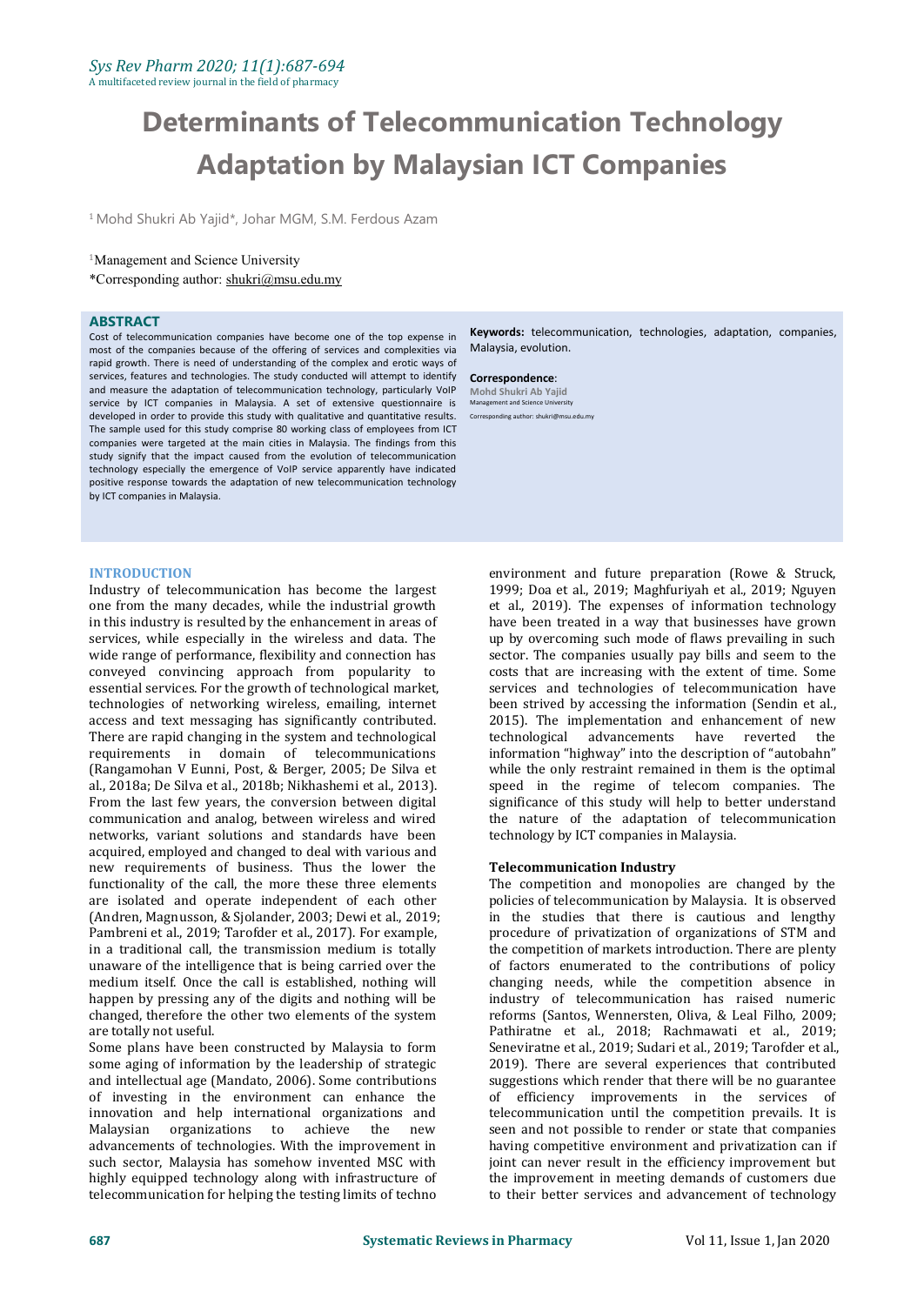can result some (Shen, 1999). The products of telecommunication are due by products of commodity and natural while there is no customization and little exhibition. Telecommunication companies are recognized due to their products and efficiencies to anyone and everyone and everywhere, while the main focus of vertical markets develop solutions to the users of some industries (Santos et al., 2009).

# **Telecommunication Technology**

The intelligence itself can mean the words and concepts that are carried over the transmission path. "Hello, how are you today?" is an example of the intelligence of the call. But, it could also be the electrical signal that rep¬resents a fax transmission or another electrical signal that represents a modem connection. Finally, the program that controls the flow of the call, for example, the telephone number that we dial to get the person we want on the other end of the call (Sánchez, 2008). There telegraph," which would make it possible to carry are also several layers of very sophisticated programs messages of telegraph in multiple forms on a single wire. are also several layers of very sophisticated programs that arrange and manage the communication path itself. The programming is near $\neg$ ly transparent, and perhaps even magical to the user. An important aim of the study is to explore and analyze variables which lead to the adaptation of telecommunication technologies by ICT companies in Malaysia (Brennan & Turnbull, 1999; Nikhashemi et al., 2017; Tarofder et al., 2019; Ulfah et al., 2019; Tarofder et al., 2016; Udriyah et al., 2019). This study also aims to examine the benefits from the customer perspective in order to determine what major alled a marker, which provided common control of improvements in business functionality could be a number entry and line selection for all calls (Buhalis, improvements in business functionality could be obtained to the ICT companies by adapting new telecommunication services due to the evolution of telecommunication technologies over the last few years. implem<br>For the recognition of networks of telecommunication to study For the recognition of networks of telecommunication to the international competition, many countries have implemented policy and procedure and certain up gradations to their priority networks while employing networks of wireless, wireless of satellite and using fibers, where in many parts the fiber deployment has been widely become necessity of demand for the ability to interconnect globally (Shin & Zicari, 2018; De Silva et al., 2018a; De Silva et al., 2018b; Nikhashemi et al., 2013). This research aims to provide an answer and principles of practices by ICT companies in Malaysia towards adaptation of telecommunication technologies.

# **LITERATURE REVIEW**

At the beginning of the nineteenth century, ways of sending messages and conveying information were very limited. The very big towns had local newspapers and were linked by stagecoaches. Postal services had developed greatly in the eighteenth century. However, for the majority of people the only form of information transfer was by word of mouth, the main sources of information being the passing traveler or the wandering<br>pedlar. In the early stages, system of telegraph was consisted of drums, mirrors and smoke signal use to sunlight reflects (Rangamohan Venkata Eunni, 2004; Dewi et al., 2019; Pambreni et al., 2019; Tarofder et al., 2017). There is a need of interpretation of signal methods to the working systems by all sides whether receiver or senders. In the age of industry, electronic telegraph is considered as the main technology of telecommunication, where it is similar to many other inventions of the last century. The prevailing technology is replaced by this although the cost is also reduced dramatically and the firm can use it as a monopoly, while the new technology

has replaced it ultimately (Bucheli & Salvaj, 2014; Doa et al., 2019; Maghfuriyah et al., 2019; Nguyen et al., 2019). By the beginning of the twentieth century a world-wide system of telegraph cables had been completed with the cable laid across the Pacific Ocean. The next significant development was the invention of the telephone (in Greek: the word means speaking at a distance) by Alexander Graham Bell in 1876 and his invention was patented in the USA. This method of telecommunication allowed people to speak to each other directly without the need for an operator to encode and decode the message.

Compared with the telegraph system, the rate at which information could be transferred increased (Esliger & Say, 2004; Pathiratne et al., 2018; Rachmawati et al., 2019; Seneviratne et al., 2019; Sudari et al., 2019; Tarofder et al., 2019). Ironically, Bell did not start out to invent the telephone at all. Instead, there was work on "harmonic telegraph," which would make it possible to carry The telephone was independently invented practically by. Alexander and Graham Bell of United States (Mandato, 2006). It is considerable for their invention and have had applied for the patent of their designs at the patent office of New York, while beating the gray bell in only hours. Unanimously the diaphragm of steel was firstly built by gray while the design of transmitter was unable to make.

Bell System introduced the No.1 Crossbar System in 1938. Crossbar switching was carried out by a special circuit called a marker, which provided common control of 1999). There is great advancement in the industry of telecommunication, while the opportunities for the implementations are also wider in the current world. This<br>study elaborated the competitive position of elaborated the competitive position telecommunication by comparing it with the today's world where the direction are needed to be headed with most of the ideas that move fast and also enhances the opportunities for the next communities of business (Sadjadi & Omrani, 2010; Nikhashemi et al., 2017; Tarofder et al., 2019; Ulfah et al., 2019; Tarofder et al., 2016; Udriyah et al., 2019). Until the advent of VoIP, circuit switched, center stage switches in a hierar¬chical network dominated as the predominant architecture for telephone serv¬ice around the world.

There is a destination of telephones where the ringing is associated with the numbers dialed, while the set up is declared to be accomplished when the party responds the call. This call is basically linked with the connections of circuit modes: LEC POP to LEC switch, LEC POP to LEC POP, LEC switch to the party called and calling party to LEC switch. A procedure of billing begins when the answer to call is made, while when there is an hang up from the other party there is possibility of shut down circuit. In the emerging markets the voice tariffs are considered the way of transporting information from one place to another (Buhalis, 1999). Protocol of internet is considered as the switching packet of protocol now days, where the cost switching is also considered as the advantage to such circuit. Plenty of packets can be shared to the trunks when the plenty of voice calls are made, while such switching part is also stated as the nature of statistics.

And interestingly, it provides a competitive offering to standard international services without losing the qual¬ity of primary connections. Whether the "free" bandwidth available on the Internet is of sufficient qual¬ity to make this a viable alternative or not remains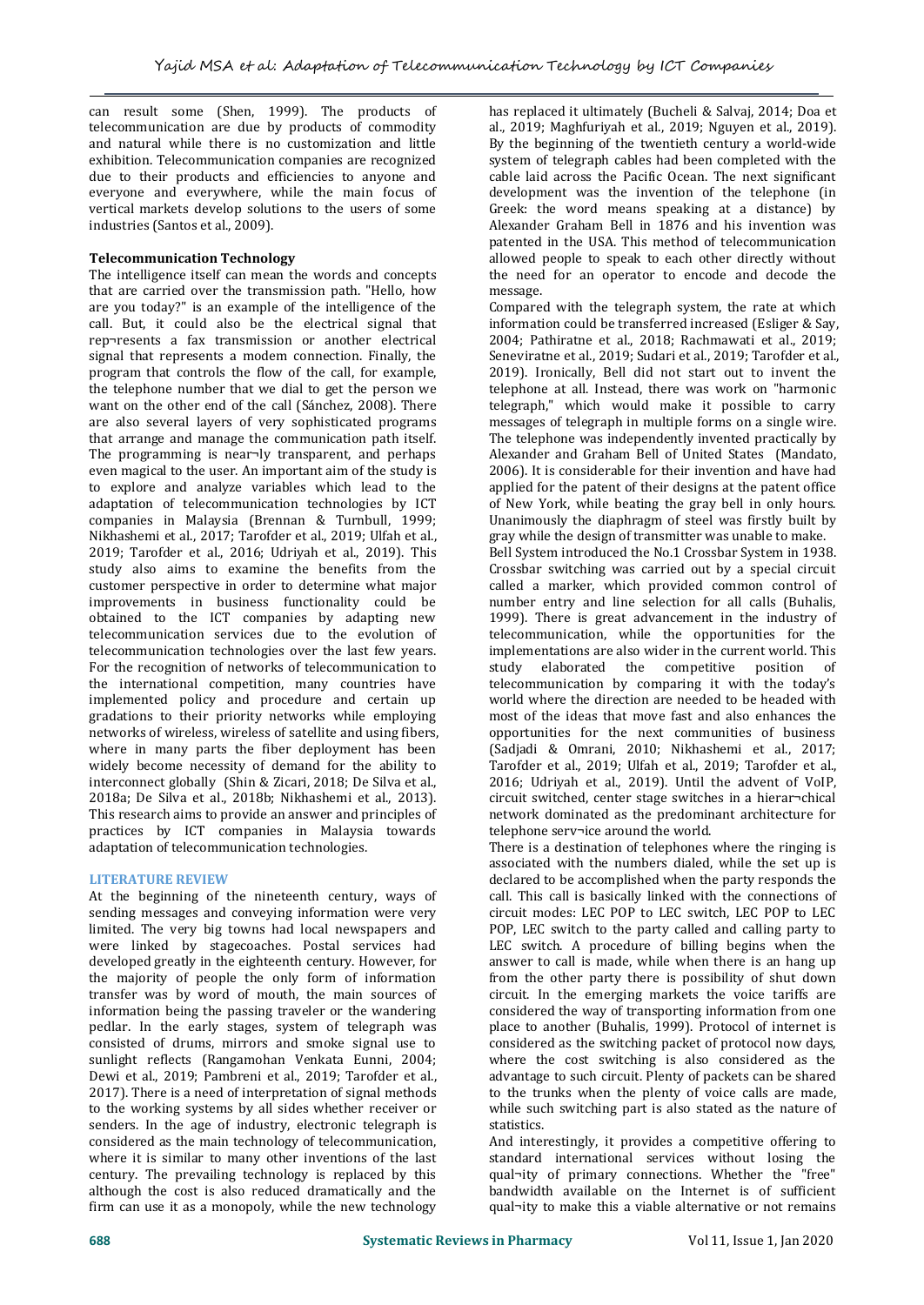to be seen. Internet has had a dramatic impact on the rollout of competitive telecom serv¬ices in the new telecom world order (Rangamohan Venkata Eunni, 2004; De Silva et al., 2018a; De Silva et al., 2018b; Nikhashemi et al., 2013). There is passing of IP's between the same machines via packets, where the responsibility of such sharing will prevail on TCP for such connection reliabilities (Bucheli & Salvaj, 2014; Dewi et al., 2019; Pambreni et al., 2019; Tarofder et al., 2017). In the networks of switched packets, the packets can be tested via many means and ways which adds higher significance to the services and it also donates that the software and equipments can be online tested in the process of development which was not possible in the industry of old telecom. The architecture of these systems is much closer; in fact the sys¬tems are often identical, using essentially the same server platforms, the same network connections and the same control programs.

Voice over web convention is at last transitioning for the undertaking. The underlying exhibition of VoIP was poor, with voice quality missing the mark regarding existing simple frame works (Olson, Hattaway, & Bower, 2007; Doa et al., 2019; Maghfuriyah et al., 2019; Nguyen et al., 2019). VoIP has much progressively potential to improve efficiency and change the manner in which individuals work (AlAli, Bash, AlForaih, AlSabah, & AlSalem, 2018; Pathiratne et al., 2018; Rachmawati et al., 2019; Seneviratne et al., 2019; Sudari et al., 2019; Tarofder et al., 2019). Sending VoIP is a significant choice that influences the whole endeavor, it's notonly an issue for the office of CIO and IT. To make the correct call, various top officials should be included.

The fate of VoIP will be VoIP 2.0, where the emphasis is more on administrations and not on the cut rate valuing. VoIP 2.0 is the advancement of VoIP and it will permit everybody to exploit greater adaptability, more customization and all the more remarkable highlights. A oversaw organize is the best alternative for business of VoIP. It's not free, yet may at present be less expensive than customary communication (Cuinas & de Lorenzo, 2010; Nikhashemi et al., 2017; Tarofder et al., 2019; Ulfah et al., 2019; Tarofder et al., 2016; Udriyah et al., 2019). Voice correspondence is a basic business apparatus and representatives and clients have both become used to profoundly solid assistance. VoIP speaks to a major change in the manner voice call will be dealt with. A fizzled VoIP execution is probably going to majorly affect execution. Clients won't endure a noteworthy drop in call quality and unwavering quality. Staff might be even less lenient. Make certain to assign adequate spending plan for preparing usefulness including things incorporated informing and computerized telephone catalogs will be legitimately identified with the nature of client preparing (Duysters & Hagedoorn, 1998; De Silva et al., 2018a; De Silva et al., 2018b; Nikhashemi et al., 2013). The way in to an effective execution is following an elevated level, key methodology that considers all the potential advantages and traps (Ortt & Schoormans, 2004; Dewi et al., 2019; Pambreni et al., 2019; Tarofder et al., 2017). Such part is the only part to make decisions that are truly informed. The temptations and pressures that are brought to bear by influential and power¬ful interests (often the government itself) to make short term, immediate profit-oriented decisions or non-decisions is enormous. There is no one way to plan the deregulation

and liberalization of a previ¬ously monopolistic industry and there are many outside influences that will impact any such plan anyway (Séror & Arteaga, 2000; Doa et al., 2019; Maghfuriyah et al., 2019; Nguyen et al., 2019). Techniques like callback and VoIP obviously forced the decision in many locales.

The impact of the accounting rate on competitive services is drastic but the disparity in collection rates is what fuels the fires of entrepreneurs and makes it profitable; both to end users and service providers (Barczak, 1995). Competition here refers as "open access." Some framework has been done in context of privatization (Garcia-Murillo & MacInnes, 2003; Pathiratne et al., 2018; Rachmawati et al., 2019; Seneviratne et al., 2019; Sudari et al., 2019; Tarofder et al., 2019). In the wake of privatizing an imposing business model broadcast communications specialist organization, rivalry is brought and infused into the media communication industry in either a slow or a full swing process. In Malaysia, the division of telecommunication is used to be under government possession and control (Feasey, 2015; Nikhashemi et al., 2017; Tarofder et al., 2019; Ulfah et al., 2019; Tarofder et al., 2016; Udriyah et al., 2019). The only problem with this scenario is that as competitive as the telecom¬munications business has become, VoIP is just another competitor for consumer telecom expenditures. Margins in this business have slimmed nearly to the point where they no longer exist. One of the skills required in running a telecom business and the most critical is the management of the cash flow because the nature of the telecommunications business is high volume and low margin, there is lots of financial leverage (Sadowski, Dittrich, & Duysters, 2003; De Silva et al., 2018a; De Silva et al., 2018b; Nikhashemi et al., 2013). In 1996 the U.S. government passed the Act of Telecommunication. The motivation behind the demonstration is to accommodate a master serious, de-administrative national strategy system intended to quicken quickly private segment sending of cutting edge telecom and data innovations and administrations to all Americans by opening up all broadcast communication markets to rivalry. In addition, the goal of this new law is to eliminate the distinctions between local and long-distance phone companies, cable, cellular, broadcast and on-line service providers.

Following are the hypothesis of this study;

H1: Cost, security and access speeds significantly effects the adaptation of telecommunication technology by ICT companies.

H2: Reliability, quality of service and performance significantly effects the adaptation of telecommunication technology by ICT companies.

# **METHODS**

The objective of this chapter is to discuss the methodology adopted to gather, analyze and interpret data from the questionnaire survey on adaptation of telecommunication technology by ICT companies in Malaysia.

# **Research Framework**

We identified the Adaptation of Telecommunication Technology by ICT Companies in Malaysia as a dependent variable. The independent variable on the other hand can be identified as Cost, Security, Access Speeds, Performance, Reliability and Quality of Service.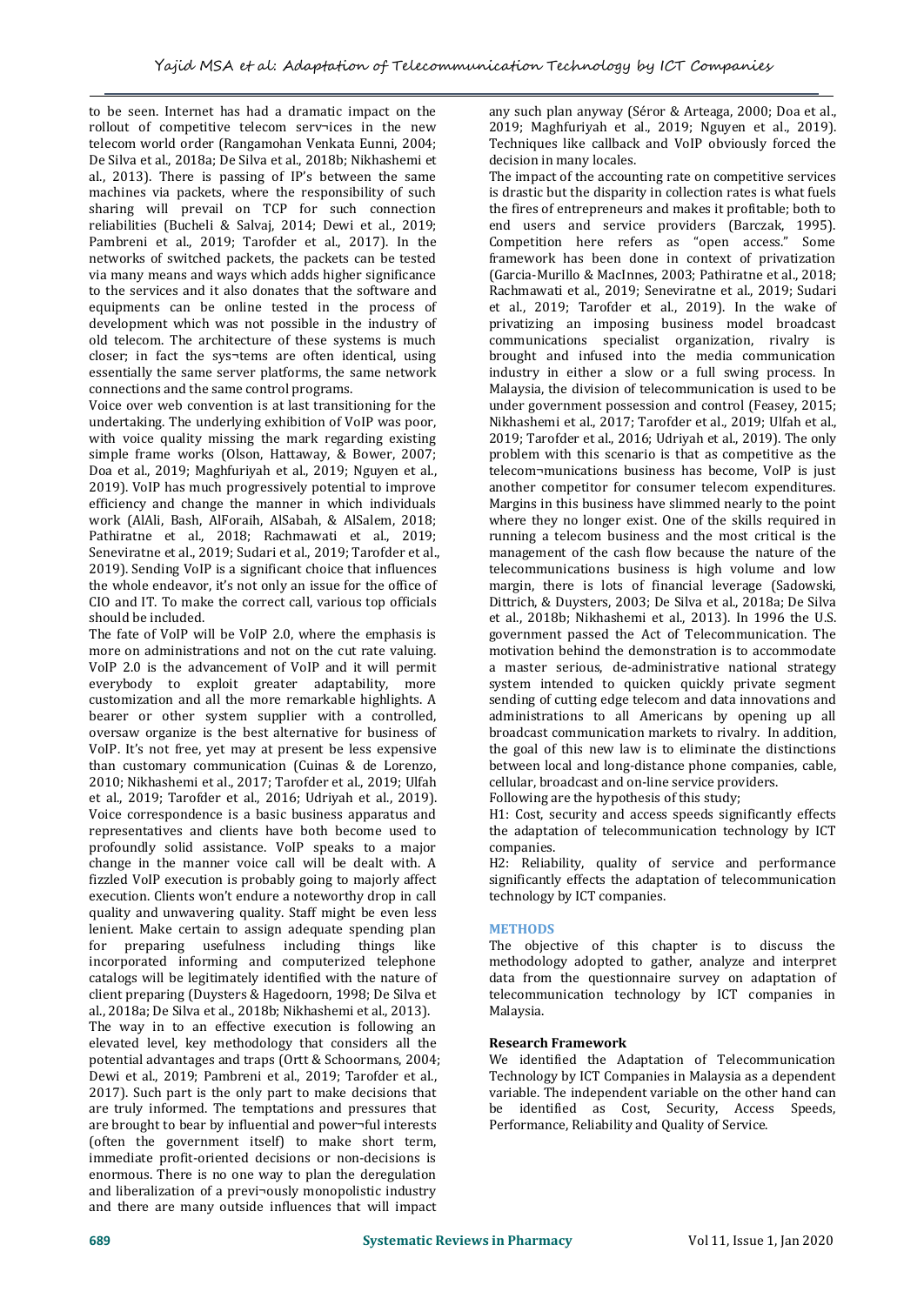

### **Figure 1: Research Framework of the adaptation of the telecommunication technology by ICT companies in Malaysia**

Therefore, the review of this study will serve as a framework for this study concerning the factors that affect the adaptation of telecommunication technology by ICT companies in Malaysia such as higher speed, improve reliability, better performance, cheaper cost, etc.

#### **Data collection**

The data has been selected in the form of internet, records of public, letters and articles with some journals which reflect the evolution of telecommunications technologies as well as its adaptation to telecommunication technology have been conducted for data collection. Apart from that, informal (focus group) discussions with IT manager, IT consultant and business leaders have been conducted to gather data regarding the impacts of evolution of telecommunication technology and its adaptation to the new telecommunication technologies by ICT companies in Malaysia. A representative random sample selection of 80 ICT companies in Malaysia from various states such as Kuala Lumpur, Selangor, Melaka, Penang and Johor Bahru will be drawn in this research. Probability sampling gives more results that are valuable after conducting the research.

#### *ANALYSIS*

#### **Descriptive Analysis**

The descriptive analysis presents the maximum value, whereas the standard de mean, standard deviation and minimum value for concluded that no mean, standard deviation and minimum value for

| selected questions.   |                                     |  |         | telecomm |
|-----------------------|-------------------------------------|--|---------|----------|
|                       | Table 1: Descriptive Statistics for |  | Tvpe of | and E-Ma |
| <b>Communications</b> |                                     |  |         |          |

| <b>Descriptive Statistics</b> |    |         |                |      |                |  |  |  |
|-------------------------------|----|---------|----------------|------|----------------|--|--|--|
|                               | N  | Minimum | Maximum        | Mean | Std. Deviation |  |  |  |
| Fixed Line Telephone          | 80 |         | 2              | 1.30 | .461           |  |  |  |
| Mobile Telephone (HP)         | 80 |         | $\mathfrak{D}$ | 1.45 | .501           |  |  |  |
| IDD Call                      | 80 |         | $\mathcal{P}$  | 1.76 | .428           |  |  |  |
| E-mail                        | 80 |         | $\mathfrak{D}$ | 1.13 | .333           |  |  |  |
| Facsimile                     | 80 |         | 2              | 1.76 | .428           |  |  |  |
| Postal Services               | 80 |         | 2              | 1.94 | .244           |  |  |  |
| Other                         | 80 |         | $\overline{2}$ | 1.86 | .347           |  |  |  |
| Valid N (listwise)            | 80 |         |                |      |                |  |  |  |

Basically, there are 7 ways of communication medium that the author has identified under the category of "Other". Based on the mean value  $(1.13)$  E-Mail, as the most frequent being used by ICT companies indicated the lowest mean value among other communications. Fixed Line Telephone with mean value of 1.30 and followed by Mobile Telephone (HP) with mean value of 1.45 and etc. However, Postal Services indicated the highest mean value of 1.94.

|                     | N  | Minimum | Maximum        | Mean | Std. Deviation |
|---------------------|----|---------|----------------|------|----------------|
| Dial-up MODEM       | 80 |         | $\overline{2}$ | 1.78 | .420           |
| <b>ADSL</b>         | 80 |         | $\overline{2}$ | 1.21 | .412           |
| <b>ISDN</b>         | 80 |         | $\overline{2}$ | 1.78 | .420           |
| Digital Leased Line | 80 |         | $\overline{2}$ | 1.76 | .428           |
| Frame Relay VPN     | 80 |         | $\overline{2}$ | 1.93 | .265           |
| IP-VPN              | 80 |         | $\overline{2}$ | 1.91 | .284           |
| <b>ATM</b>          | 80 | 1       | $\overline{a}$ | 1.98 | .157           |
| VolP                | 80 | 4       | $\overline{2}$ | 1.79 | .412           |
| <b>VSAT</b>         | 80 |         | $\overline{2}$ | 1.96 | .191           |
| Wireless            | 80 | 1       | $\overline{2}$ | 1.65 | .480           |
| Hosting services    | 80 | 1       | $\overline{2}$ | 1.79 | .412           |
| Valid N (listwise)  | 80 |         |                |      |                |

# **Table 2: Descriptive Statistics for Type of Telecommunication Services**

Based on the mean value (1.21) obtained from the table above, respondents have indicated ADSL as the most frequent option of telecommunication services. The next telecommunication services that indicated second lowest of mean value is Wireless (1.65). This is followed by Digital Leased Line with its mean value of 1.76. However, the fourth and fifth indicated both Dial-up MODEM & Digital Leased Line with mean value of 1.76 and VoIP & Hosting Services with equal mean values of 1.76 respectively.

|                     |  | Table 3: Descriptive Statistics for Type of Business |  |  |  |
|---------------------|--|------------------------------------------------------|--|--|--|
| <b>Applications</b> |  |                                                      |  |  |  |

|                                          | N   | Minimum | Maximum        | Mean | Std. Deviation |
|------------------------------------------|-----|---------|----------------|------|----------------|
| Voice over IP (VoIP)                     | 80  | 1       | $\mathcal{P}$  | 1.76 | .428           |
| Video Conferencing                       | 80  | 1       | $\overline{2}$ | 1.64 | 484            |
| <b>Internet Access</b>                   | 80  | 1       | 1              | 1.00 | .000           |
| E-Commerce                               | 80  | 1       | $\overline{2}$ | 1.46 | 502            |
| E-Mail                                   | 80  | ł       | 1              | 1.00 | .000           |
| Voice Mail                               | 80  | 4       | <sup>2</sup>   | 1.84 | 371            |
| <b>Bulletin Board</b>                    | 80  | 1       | $\overline{2}$ | 1.83 | 382            |
| Telecommuting                            | 80  |         | $\overline{2}$ | 1.76 | .428           |
| Interactive Television (iTV)             | 80  | 1       | $\overline{2}$ | 1.94 | 244            |
| Digital Video Surveillance System (DVSS) | 80  | ł       | $\overline{2}$ | 1.85 | 359            |
| File Sharing / Transfer                  | 80. | 1       | 2              | 1.30 | 461            |
| Intranet / Extranet                      | 80  | 1       | $\overline{2}$ | 1.51 | 503            |
| <b>SAP</b>                               | 80  | 1       | $\overline{2}$ | 1.95 | 219            |
| ERP                                      | 80  | 1       | $\overline{2}$ | 1.89 | .318           |
| CRM                                      | 80  | 1       | $\overline{2}$ | 1.91 | .284           |
| <b>HRM</b>                               | 80  | 1       | <sup>2</sup>   | 1.93 | .265           |
| Valid N (listwise)                       | 80  |         |                |      |                |

The mean values indicated for both of them are 1.00 whereas the standard deviation is 0.00. Hence, it can be concluded that no matter what type of concluded that no matter what type of telecommunication services being used, Internet Access and E-Mail are inevitable by ICT companies in Malaysia.

#### **Inferential Analysis**

**Chi-Square Test for Goodness of Fit between Features and Technologies by ICT Companies**

**Table 4: Descriptive Statistics between Features and Technology**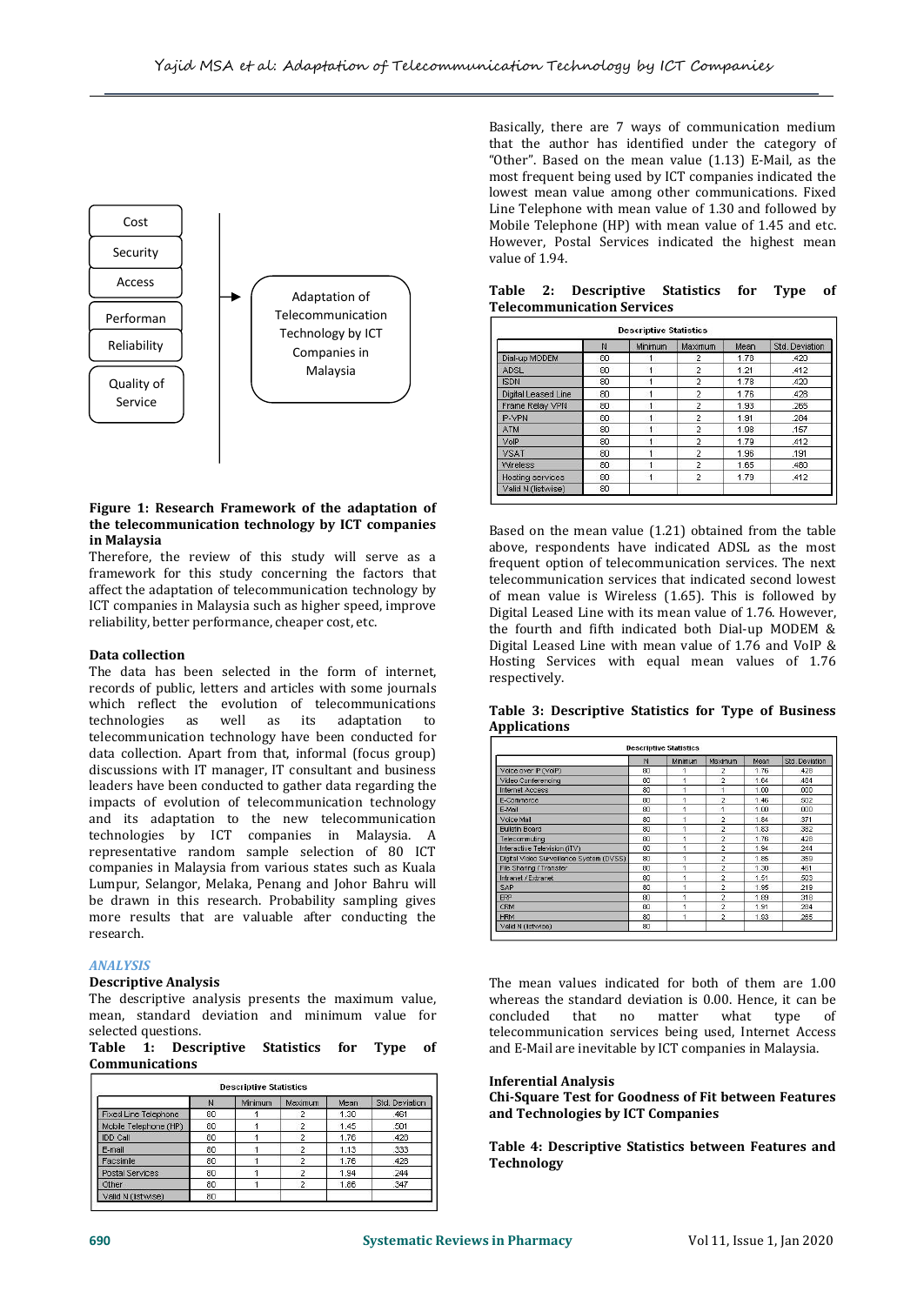| <b>Descriptive Statistics</b> |    |      |                |         |         |  |  |
|-------------------------------|----|------|----------------|---------|---------|--|--|
|                               |    | Mean | Std. Deviation | Minimum | Maximum |  |  |
| <b>Features</b>               | 80 | 1.68 | .569           |         |         |  |  |
| echnology                     | 80 | 2.01 | .684           |         |         |  |  |

# **Table 5: Results of Chi-square for Features**

| <b>Features</b>     |            |                   |          |  |  |  |  |  |
|---------------------|------------|-------------------|----------|--|--|--|--|--|
|                     | Observed N | <b>Expected N</b> | Residual |  |  |  |  |  |
| Extremely Important | 30         | 26.7              | 3.3      |  |  |  |  |  |
| Very Important      | 46         | 26.7              | 19.3     |  |  |  |  |  |
| Slightly Important  |            | 26.7              | $-22.7$  |  |  |  |  |  |
| Total               | 80         |                   |          |  |  |  |  |  |

**Table 6: Results of Chi-square for Technology**

| Technology          |            |                   |          |  |  |  |  |
|---------------------|------------|-------------------|----------|--|--|--|--|
|                     | Observed N | <b>Expected N</b> | Residual |  |  |  |  |
| Extremely Important | 18         | 26.7              | $-8.7$   |  |  |  |  |
| Very Important      | 43         | 26.7              | 16.3     |  |  |  |  |
| Slightly Important  | 19         | 26.7              | $-77$    |  |  |  |  |
| Total               | 80         |                   |          |  |  |  |  |

# **Table 7: Chi-square Test Statistics**

|                         | Features | Technology |
|-------------------------|----------|------------|
| Chi-Square <sup>a</sup> | 33,700   | 15.025     |
| df                      |          |            |
| Asymp. Siq.             | .000     | .001       |

The most important criteria with the little mean value of 1.68 obtained as compared to Technology counterpart with mean value of 2.01. Based on chi-square result, the 2 criteria between Features and Technology of criteria between Features and telecommunication services are highly significant as indicated by the chi-square significant value of 0.000 and 0.001 for Features and Technology respectively which is below the alpha, value of 0.05. The chi-square value of Features is higher than the chi-square value of Technology with 33.700 and 15.025 respectively.

# **Multiple Regression and Correlation Analysis**

For the purpose of checking link between dependent and independent variables regression and correlation is done.

### **Table 8: Descriptive Statistics of Level of Interest towards VoIP Service and Criteria of VoIP Service.**

|                                        | Mean | Std. Deviation | N  |
|----------------------------------------|------|----------------|----|
| Level of Interest Towards VolP Service | 2.56 | 1.261          | 80 |
| Cost                                   | 1.31 | .466           | 80 |
| Features                               | 1.64 | .484           | 80 |
| Reliability                            | 1.61 | .490           | 80 |
| Security                               | 1.83 | .382           | 80 |
| Access Speeds                          | 1.73 | .449           | 80 |
| Performance                            | 1.73 | .449           | 80 |
| Quality                                | 1.66 | .476           | 80 |
| <b>Support Services</b>                | 1.88 | .333           | 80 |
| Maturity of VolP Service               | 1.89 | .318           | 80 |

# **Table 9: ModelSummary of Regression Statistics.**

#### **Model Summary** Adjusted Std. Error of Model  $\overline{R}$ R Square R Square the Estimate .755ª 569 .514 .879  $\overline{1}$ a, Predictors: (Constant), Maturity of VolP Service, Quality, Cost, Access Speeds, Security, Support Services, Performance, Features, Reliability

# **Table 10: ANOVA Result between Level of Interest towards VoIP Service and Criteria ofVoIP Service for Overall Significance.**

| Model |            | Sum of<br><b>Squares</b> | df | Mean Square |        | Sig.              |
|-------|------------|--------------------------|----|-------------|--------|-------------------|
|       | Regression | 71.577                   | я  | 7.953       | 10.288 | .000 <sup>a</sup> |
|       | Residual   | 54.111                   | 70 | .773        |        |                   |
|       | Total      | 125.687                  | 79 |             |        |                   |

b. Dependent Variable: Level of Interest Towards VolP Service

#### **Table 11: Regression Coefficients between Level of Interest towards VoIP Service and Criteria of VoIP Service**

| Model |                          | Unstandardized<br>Coefficients |            | Standardized<br>Coefficients | đ        | Sig. |
|-------|--------------------------|--------------------------------|------------|------------------------------|----------|------|
|       |                          | $\mathbf{B}$                   | Std. Error | Beta                         |          |      |
|       | (Constant)               | $-2.259$                       | .924       |                              | $-2.446$ | .017 |
|       | Cost                     | 1.134                          | .235       | .419                         | 4830     | .000 |
|       | Features                 | .911                           | .245       | .349                         | 3.727    | .000 |
|       | Reliability              | 294                            | 261        | .114                         | 1.128    | .263 |
|       | Security                 | $-408$                         | .292       | $-124$                       | $-1.400$ | .166 |
|       | Access Speeds            | .387                           | .250       | .138                         | 1.546    | .127 |
|       | Performance              | 637                            | 263        | 227                          | 2.420    | .018 |
|       | Quality                  | .456                           | .261       | .172                         | 1.746    | .085 |
|       | <b>Support Services</b>  | $-204$                         | .336       | $-054$                       | $-607$   | .546 |
|       | Maturity of VolP Service | $-016$                         | .331       | $-0.004$                     | $-0.047$ | .962 |

Based on the descriptive statistics, respondents have indicated Cost as the main factors of Interest towards Adaptation of VoIP Service with the lowest mean value of 1.31. This is followed by other factors such as Reliability and Features with the mean value of 1.61 and 1.64 respectively. It is noted that the multiple coefficient of determination (R Square) is 0.569. This means that more than 56 percent of the Criteria of VoIP service shows the Interest towards Adaptation of VoIP Service is accounted for by the independent variables such as Cost, Features, Reliability, Security, etc. Based on (ANOVA) result is highly significant as indicated by the P-value (0.000) < (0.05). An examination of the coefficient values (1.134) indicate that Cost contributes the highest to the Level of

# **Table 12: Descriptive Statistics of Level of Interest towards VoIP Service and Criteria of VoIP Service**

Interest towards Adaptation of VoIP Service.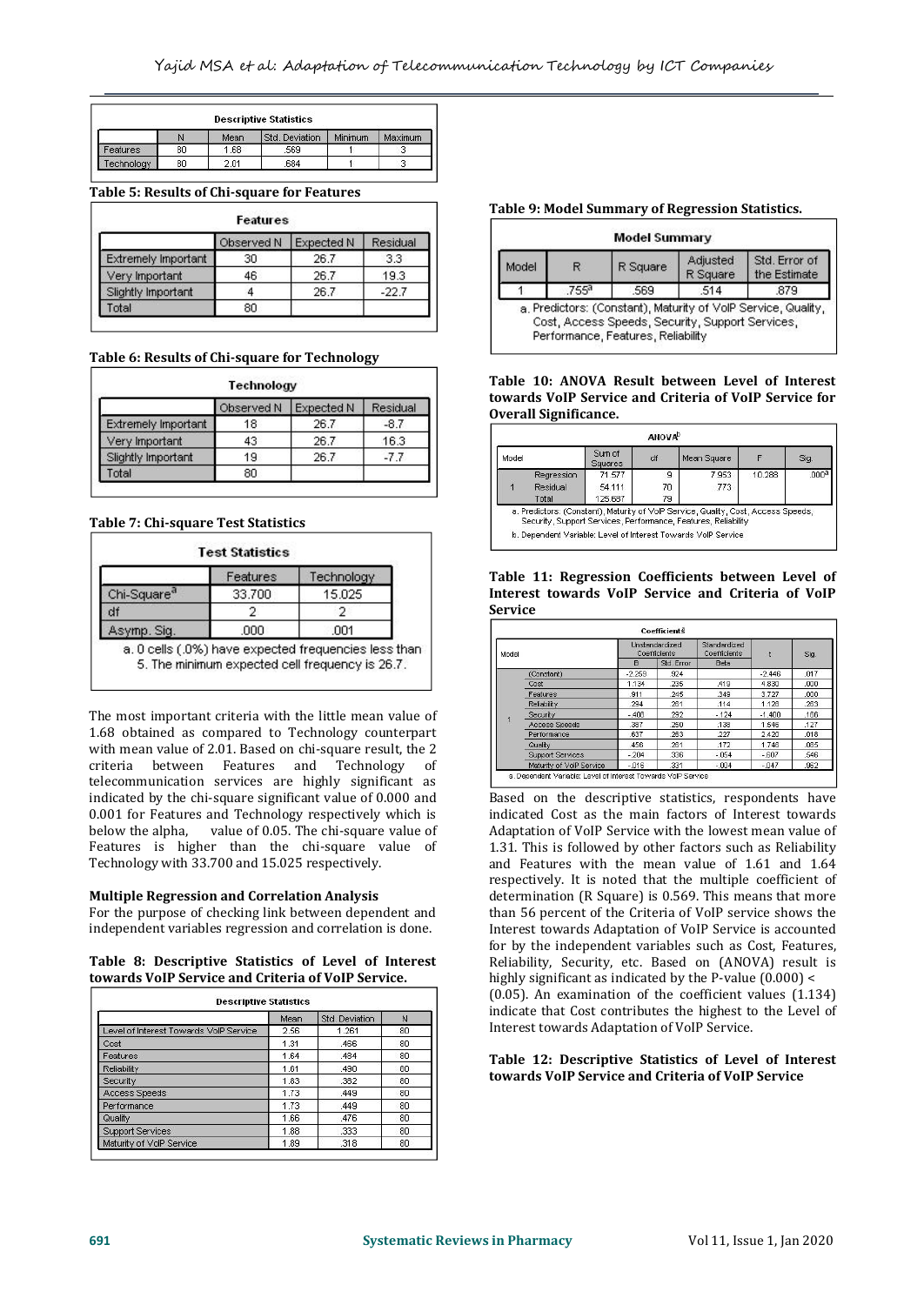| <b>Descriptive Statistics</b>          |      |                |    |  |  |  |
|----------------------------------------|------|----------------|----|--|--|--|
|                                        | Mean | Std. Deviation | N  |  |  |  |
| Level of Interest Towards VolP Service | 2.56 | 1.261          | 80 |  |  |  |
| Cost Savings                           | 1.84 | .702           | 80 |  |  |  |
| Features                               | 2.17 | .632           | 80 |  |  |  |
| Security                               | 2.66 | .693           | 80 |  |  |  |
| Access Speeds                          | 2.49 | .795           | 80 |  |  |  |
| Performance                            | 2.45 | .778           | 80 |  |  |  |
| Reliability                            | 2.58 | 808            | 80 |  |  |  |
| Quality of Service                     | 2.59 | .837           | 80 |  |  |  |
| <b>Support Services</b>                | 2.66 | .711           | 80 |  |  |  |
| Service Level Guarantee                | 2.83 | .759           | 80 |  |  |  |
| Network Availability                   | 2.54 | .711           | 80 |  |  |  |
| Maturity of VolP Service               | 2.79 | .741           | 80 |  |  |  |
| Infrastructure of VoIP Service         | 2.85 | .797           | 80 |  |  |  |
| <b>Increase Productivity</b>           | 2.36 | .661           | 80 |  |  |  |
| Better Management Style                | 2.44 | .726           | 80 |  |  |  |
| Multi-Tasking                          | 2.14 | .707           | 80 |  |  |  |

**Table 13: Model Summary of Regression Statistics**

| Model<br>R | R Square | Adjusted<br>R Square                      | Std. Error of<br>the Estimate |       |
|------------|----------|-------------------------------------------|-------------------------------|-------|
|            | 674ª     | .454                                      | 326                           | 1.035 |
|            |          | Cost Savings, Support Services, Features, |                               |       |

**Table 14: ANOVA Result between Level of Interest towards** VoIP Service and Criteria of VoIP Service for **Overall**

| Mean Square<br>F | Sig.                                                                           |
|------------------|--------------------------------------------------------------------------------|
| 3.549            | .000 <sup>a</sup>                                                              |
|                  |                                                                                |
|                  |                                                                                |
|                  | a. Predictors: (Constant), Multi-Tasking, Access Speeds, Cost Savings, Support |

**Table 15: Regression Coefficients between Level of Interest towards VoIP Service and Criteria of VoIP Service**

| Model                                                                                                                                                                                    |                                | <b>Unstandardized</b><br>Coefficients |            | Standardized<br>Coefficients |          | Sig. |  |
|------------------------------------------------------------------------------------------------------------------------------------------------------------------------------------------|--------------------------------|---------------------------------------|------------|------------------------------|----------|------|--|
|                                                                                                                                                                                          |                                |                                       | Std. Error | Beta                         |          |      |  |
|                                                                                                                                                                                          | (Constant)                     | 508                                   | .606       |                              | 837      | .406 |  |
| Cost Savings<br>Features<br>Security<br>Access Speeds<br>Performance<br>Reliability<br>Quality of Service<br><b>Support Services</b><br>Network Availability<br>Maturity of VolP Service |                                | 962                                   | .237       | 535                          | 4.059    | .000 |  |
|                                                                                                                                                                                          |                                | $-208$                                | 267        | $-104$                       | $-781$   | .437 |  |
|                                                                                                                                                                                          |                                | .273                                  | 311        | .150                         | .879     | 383  |  |
|                                                                                                                                                                                          |                                | $-035$                                | .336       | $-022$                       | $-103$   | .918 |  |
|                                                                                                                                                                                          |                                | $-447$                                | .361       | $-276$                       | $-1.238$ | 220  |  |
|                                                                                                                                                                                          |                                | .434                                  | .385       | .278                         | 1.127    | 264  |  |
|                                                                                                                                                                                          |                                | $-313$                                | 337        | $-208$                       | $-927$   | 357  |  |
|                                                                                                                                                                                          |                                | .239                                  | .308       | .135                         | .777     | .440 |  |
|                                                                                                                                                                                          | Service Level Guarantee        | $-055$                                | .277       | $-033$                       | $-197$   | .844 |  |
|                                                                                                                                                                                          |                                | $-272$                                | .287       | $-153$                       | $-949$   | .346 |  |
|                                                                                                                                                                                          |                                | 609                                   | 372        | .358                         | 1.639    | .106 |  |
|                                                                                                                                                                                          | Infrastructure of VolP Service | $-662$                                | 311        | $-419$                       | $-2.133$ | .037 |  |
|                                                                                                                                                                                          | <b>Increase Productivity</b>   | .672                                  | .301       | 352                          | 2.235    | .029 |  |
|                                                                                                                                                                                          | Better Management Style        | $-117$                                | .313       | $-067$                       | $-372$   | .711 |  |
|                                                                                                                                                                                          | Multi-Tasking                  | $-010$                                | .299       | $-005$                       | $-032$   | .974 |  |

Based on the descriptive statistics indicated the little mean value of 1.84. This is followed by the criteria of Multi-Tasking and Features with mean value of 2.14 and 2.17 respectively. From the regression output obtained multiple coefficient of determination (R Square) is 0.454. This means that 45.4 percent of the criteria of VoIP service. Based on (ANOVA) result is highly significant as indicated by the P-value  $(0.000) <$  (0.05). It shows indicated by the P-value  $(0.000)$  <

how strongly each independent variable is correlated with the dependent variable.

|  | Table 16: Expected Mean of Level of Interest in |  |  |  |
|--|-------------------------------------------------|--|--|--|
|  | Adopting VoIP Service within Next Year          |  |  |  |

| <b>Descriptive Statistics</b>                                  |    |         |         |      |                |  |
|----------------------------------------------------------------|----|---------|---------|------|----------------|--|
|                                                                | N  | Minimum | Maximum | Mean | Std. Deviation |  |
| Level of Interest in Adopting VolP Service<br>Within Next Year | 80 |         |         | 2.54 | 1.043          |  |
| Valid N (listwise)                                             | 80 |         |         |      |                |  |

**Table 17: One Sample T-Test of Level of Interest towards VoIP Service**

|                                        | Test Value = $2.54$ |    |                    |                           |                                                 |       |  |
|----------------------------------------|---------------------|----|--------------------|---------------------------|-------------------------------------------------|-------|--|
|                                        |                     | df | Sia.<br>(2-tailed) | Mean<br><b>Difference</b> | 95% Confidence<br>Interval of the<br>Difference |       |  |
|                                        |                     |    |                    |                           | Lower                                           | Upper |  |
| Level of Interest Towards VolP Service | 160                 | 79 | .874               | .022                      | $-26$                                           | .30   |  |

The expected mean value is 2.54. On the other hand, the observed mean value is 2.56. Therefore, the t-value is 0.160 with 95% confidence interval. With the degree of freedom of 79, the p-value is 0.874. From the T distribution table, t-critical value is 1.96.

Since tcal =  $t(79) = 0.160$  tcritical = 1.96 and p-value = 0.874 = 0.05  $0.874 = 0.05$ 

Evidently, the two variables being tested here have no significant differences between each other. From the result above, more than ever it proves that the respondents have taken this questionnaire seriously. Accreditations have to be given to all respondents for their time and effort in representing ICT companies in Malaysia as a whole. One of the reasons being the high credibility of the respondents is due to the screening process where all respondents must be from IT Department or have technical knowledge in regards with telecommunication services being used in their company currently.

# **CONCLUSIONS**

The telecommunications industry worldwide as in Malaysia is characterized by a high level of risk both in terms of technology and markets. The current major forces and trends shaping the industry include both technology issues whereby internet service providers are subject to a plethora of choice regarding how to best access and serve their customers and new services. One of the main findings of the surveys is that ICT companies view telecommunication services in a very positive light. Access to Information and Communication Technologies (ICT) has been growing, always exceeding global economic growth. Based from the results of the study, one purpose behind the sharp increment in broadband endorsers (ADSL administration) is the developing interest for quicker web speeds. Likewise, broadband administrations give web associations that are in any event multiple times quicker than prior dial up advancements, empowering clients to deploy business applications such as ERP, CRM or SAP and use other business services such as video conferencing, e commerce, sharing of files as well and accessing of information faster and much efficient than earlier. Investigating examples of utilization of broadcast communication benefits in Malaysia and exhibiting progressively reasonable degrees of interest will improve the nature of telecom bearers that dynamic on access and help organizations by offering the most suitable transmission administrations. Moreover, the examination discoveries likewise ready to distinguish methodologies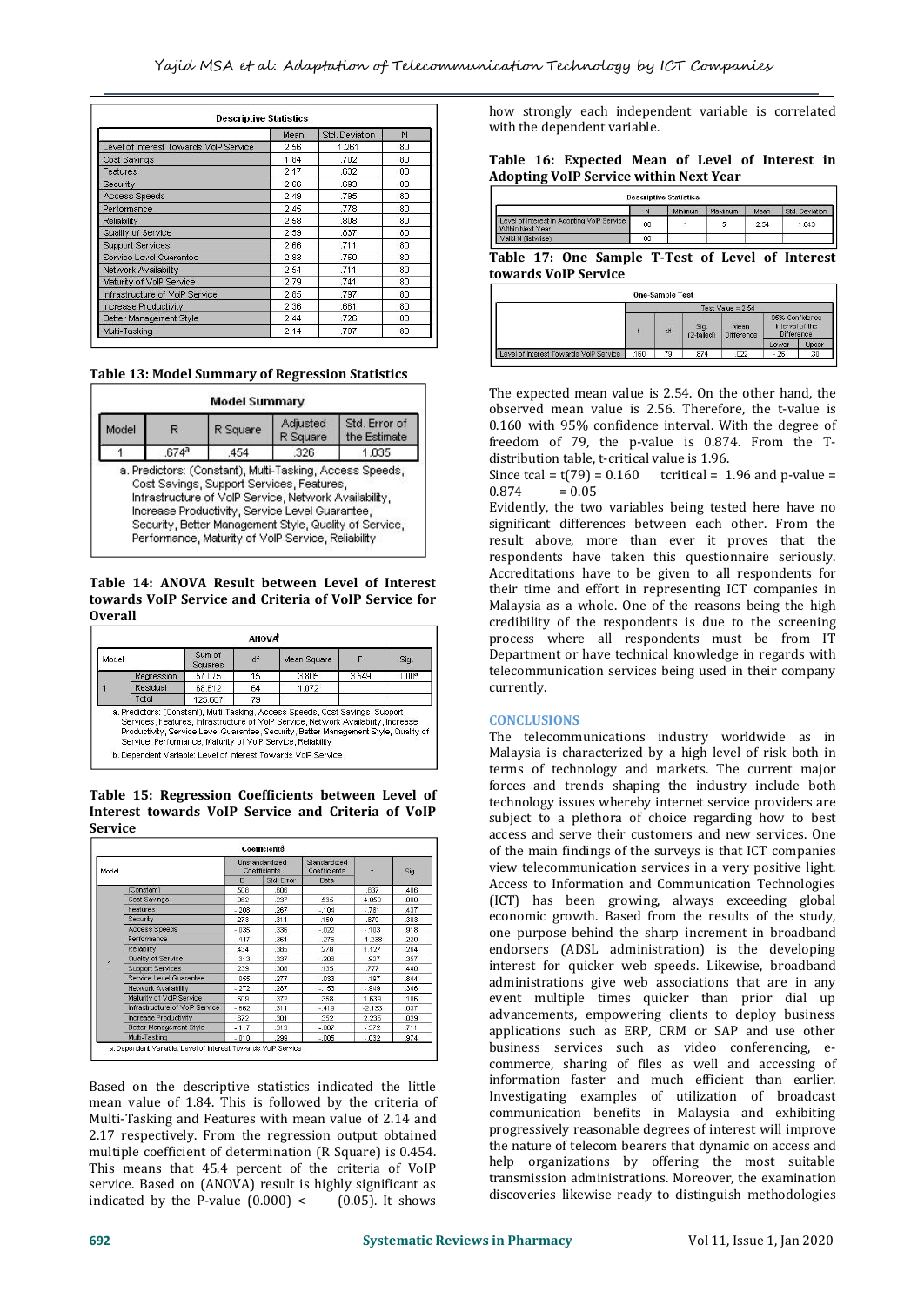for VoIP administration showcase advancement. In addition the findings show that telecommunication services have improved in the region, however major issue constraining the provision of VoIP services in The response of the telecommunications<br>Malaysia is mainly Cost factor. As a matter of fact, the strained industry to the challenge of the Internet. Malaysia is mainly Cost factor. As a matter of fact, the adaptation of telecommunication technology in Malaysia particularly VoIP service have indicated positive responses. More attention and focus should be given to this matter on making available the benefits on new technologies.

# **REFERENCES**

- 1. AlAli, M. S., Bash, A. Y., AlForaih, E. O., AlSabah, A. M., & AlSalem, A. S. (2018). The Adaptation Of Zmijewski Model In Appraising The Financial Distress Of Mobile Telecommunications<br>Companies Listed At Boursa Kuwait. Companies Listed At Boursa Kuwait. *Management, <sup>5</sup>*(4), 129-136.
- 2. Andren, L., Magnusson, M., & Sjolander, S. (2003). Opportunistic adaptation in start-up companies. International Journal of  $International$ *Entrepreneurship and Innovation Management, 3*(5/6), 546-562.
- 3. Barczak, G. (1995). New product strategy, structure, process, and performance in the telecommunications industry. *Journal of Product Innovation Management: AN INTERNATIONAL PUBLICATION OF THE PRODUCT DEVELOPMENT & MANAGEMENT ASSOCIATION, 12*(3), 224-234.
- 4. Brennan, R., & Turnbull, P. W. (1999). Managing Inter-Firm Adaptation Processes: An Examination of Case Study Evidence from the European Telecommunications Industry. *Journal of Euromarketing, <sup>7</sup>*(2), 9-27.
- 5. Bucheli, M., & Salvaj, E. (2014). Adaptation Strategies of Multinational Corporations, State- Owned Enterprises, and Domestic Business Groups to Economic and Political Transitions: A<br>Network Manalysis of the Chilean Network Analysis of the Chilean Telecommunications Sector, 1958–2005. *Enterprise & Society, <sup>15</sup>*(3), 534-576.
- 6. Buhalis, D. (1999). Information technology forsmall and medium-sized tourism enterprises: adaptation and benefits. *Information Technology & Tourism, 2*(2), 79-95.
- 7. Cuinas, I., & de Lorenzo, E. (2010). Adapting telecommunication engineering degree to the European higher education area requirements at the University of Vigo. *Elektronika ir Elektrotechnika, <sup>102</sup>*(6), 123-126.
- 8. Duysters, G., & Hagedoorn, J. (1998). Technological convergence in the IT industry: the role of strategic technology alliances and<br>technological competencies. International technological competencies. *International journal of the economics of business, 5*(3), 355- 368.
- 9. Esliger, J., & Say, S. (2004). Method for 24(3), 203-221. establishing and adapting communication link parameters in XDSL transmission systems: Google Patents.
- 10. Eunni, R. V. (2004). Strategic adaptation in a rapidly changing industry: An empirical study of the telecommunications equipment industry in the United States (1990--1999).
- 11. Eunni, R. V., Post, J. E., & Berger, P. D. (2005). Adapt or adapt: Lessons for strategy from the US

industry. *Journal of General Management, 31*(1), 83-105.

- 12. Feasey, R. (2015). Confusion, denial and anger: The response of the telecommunications industry to the challenge of the Internet. *Telecommunications Policy, <sup>39</sup>*(6), 444-449.
- 13. Garcia-Murillo, M., & MacInnes, I. (2003). The impact of technological convergence on the regulation of ICT industries. *International Journal on Media Management, 5*(1), 57-67.
- 14. Mandato, D. (2006). Universal QoS adaptation framework for mobile multimedia applications: Google Patents.
- 15. Olson, T., Hattaway, B., & Bower, G. (2007). System and method for administering a construction activity for a telecommunications company: Google Patents.
- 16. Ortt, J. R., & Schoormans, J. P. (2004). The pattern of development and diffusion of<br>breakthrough communication technologies. **European Journal of Innovation Management.**
- 17. Rowe, F., & Struck, D. (1999). Cultural values, media richness and telecommunication use in an organization. *Accounting, Management and Information Technologies, 9*(3), 161-192.
- 18. Sadjadi, S. J., & Omrani, H. (2010). A bootstrapped robust data envelopment analysis<br>model for efficiency estimating of ency estimating of<br>companies in Iran. Telecommunications Policy, 34(4), 221-232.
- 19. Sadowski, B. M., Dittrich, K., & Duysters, G.  $(2003)$ . Collaborative strategies in the event of technological discontinuities: the case of Nokia in the mobile telecommunication industry. *Small Business Economics, 21*(2), 173-186.
- 20. Sánchez, telecommunications capital expanding from South Africa into Africa: Adapting to African growth and South African transformation demands. *African Sociological Review/Revue Africaine de Sociologie, <sup>12</sup>*(1).
- 21. Santos, R., Wennersten, R., Oliva, E. B., & Leal Filho, W. (2009). Strategies for competitiveness and sustainability: Adaptation of a Brazilian subsidiary of a Swedish multinational<br>corporation. *Journal of environmental* corporation. *Journal of environmental management, <sup>90</sup>*(12), 3708-3716.
- 22. Sendin, A., Arzuaga, T., Urrutia, I., Berganza, I., Fernandez, A., Marron, L., . . . Arzuaga, A. (2015). Adaptation of powerline communications-based metering deployments to the requirements of smart grids. *Energies, 8*(12), 13481-13507.
- 23. Séror, A. C., & Arteaga, J. M. F. (2000). Telecommunications technology transfer and the development of institutional infrastructure: the case of Cuba. *Telecommunications Policy*,
- 24. Shen, X. (1999). *The Chinese Road to High Technology: Telecommunications Switching Technology in the Economic Transition*: Springer.
- 25. Shin, H., & Zicari, A. (2018). Don't Judge a Book By Its Cover! Comparative study of the adaptation and evolution of CSR reporting by telecommunication companies in Brazil and South Korea. *Advances in Environmental Accounting & Management, 7*, 135-171.